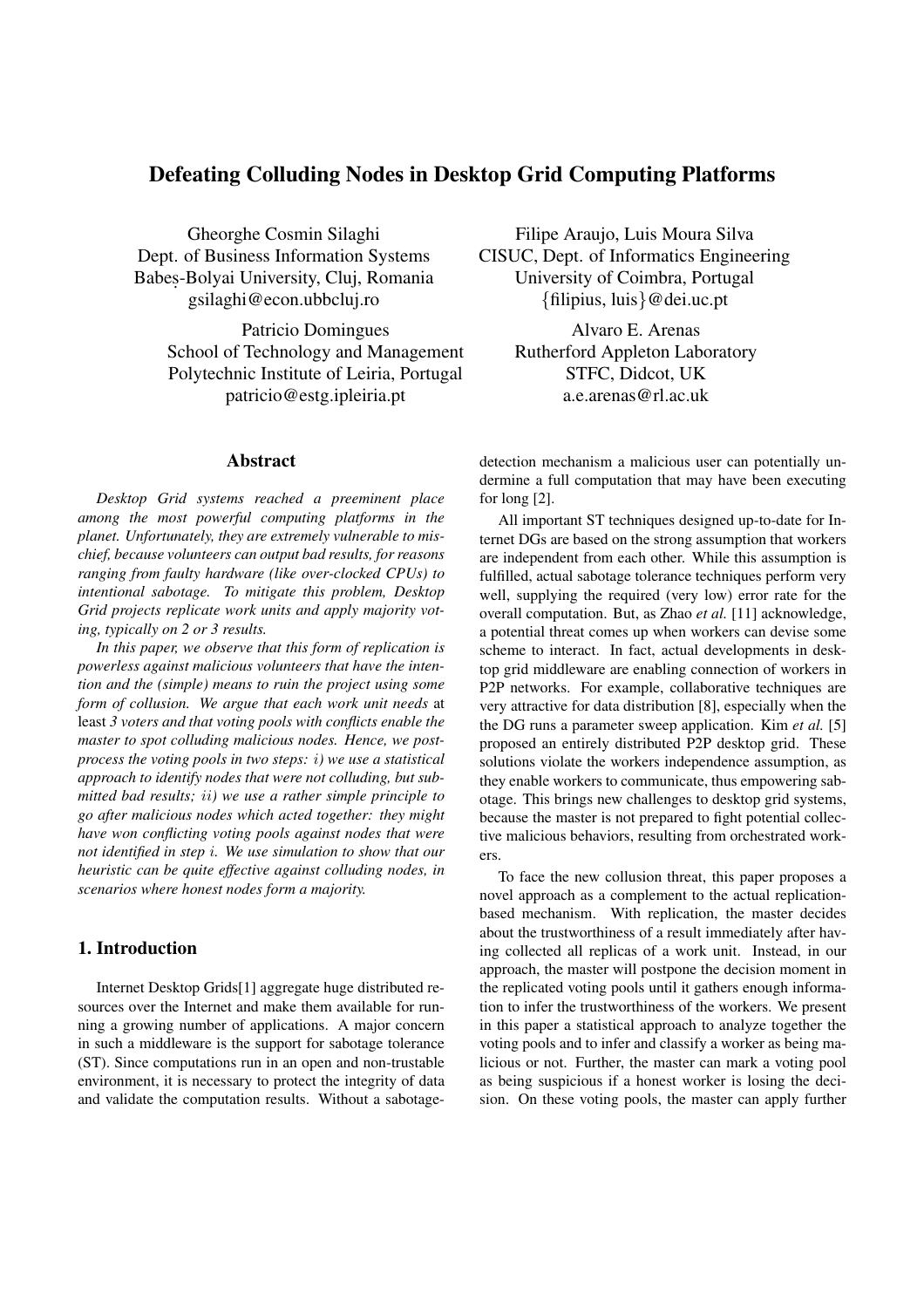replication to conclude about the validity of the result.

In contrast to other works on ST in DGs [7, 9, 11], we evaluate our approach considering a wider range of malicious saboteurs, including naive and colluding ones, as well as transient saboteurs which change their profile during their life.

The paper is further organized as follows. In Section 2, we present background information about desktop grids. In Section 3, we present our collusion-resistant sabotage tolerance technique. In Section 4 we present and discuss the results obtained with our sabotage tolerance protocol. Section 5 concludes the paper.

# **2 Background**

A desktop grid system consists of a server (referred further as the *master*) which distributes work units of an application to *workers*. Workers are machines which voluntarily join the computation over the Internet. Once a work unit is completed at the worker site, the result is returned back to the master. A result error is any result returned by a worker that is not the correct value or within the correct range of values [6]. The *error rate*  $\epsilon$  is defined as the *ratio* of bad results or errors among the final results accepted at the end of the computation. Thus, for a batch of  $N$  work units with error rate  $\epsilon$ , the master expects to receive  $\epsilon N$  errors. For every application, the master employs some sabotagetolerance mechanism for obtaining an acceptable error rate  $\epsilon_{acc}$  with regard to its application. *Redundancy* is defined as the ratio of the total number of replicas assigned to workers to the actual number  $N$  of work units. Usually, redundancy is larger than 1, which means that we need computing resources only for verification purposes.

#### **2.1 Related work**

 $BONC<sup>1</sup>$ , the most popular Internet desktop grid middleware uses *replication* with majority voting [1, 7] as the ST mechanism. The master distributes  $2m - 1$  replicas of a work unit to workers and when it collects m similar results, it accepts that result as correct. With the same model, Wong [9] presents a variation of the replication with only 2 replicas, by considering the workers arranged as nodes in a graph and connected by the workunits. This protocol allows the host to estimate without auditing the proportion of untrusted workers and how often these workers would submit incorrect results. From the redundancy point of view, a more efficient method for error detection is *spot-checking* [11], where a work unit with a known result is distributed at random to workers. Worker results are compared against the previously computed and verified result. If the result for the spotter is erroneous, then, the worker is blacklisted, in the sense that all its previously and future results are discarded. Credibility-based systems [7] use conditional probabilities of errors based on the history of host result correctness. It assumes that hosts that have computed many results with very few errors are more reliable than hosts with a history of erroneous results. This method has problems to fight against hosts that behave well for a long period of time, in order to gain credibility, and after that start to sabotage.

Yurkewych *et al.* [10] presents a study regarding the colluding behavior in commercial desktop grids. As workers receive money for their results, this study employs a game-theoretical analysis, based on the traditional taxauditing game. They show that redundancy can eliminate the need for result auditing when collusion is prevented. Non-redundant allocation can work even with colluding scenarios, if the master is able to impose high penalties on cheating workers, given that some pre-defined positive audit rate is preserved. We differentiate from this study as in volunteer computing no monetary means can be enforced to penalize malicious workers. Kondo *et al.* [6] performed the first study that characterizes errors in Internet Desktop Grids. They approached only I/O errors and discussed the efficiency of the above sabotage tolerance methods. They concluded that simply blacklisting erroneous hosts can cost as much as 40% of the throughput, coming from hosts that produce good results in general. They also concluded that replication with majority voting is the most reliable sabotage tolerance method in order to achieve low host error rates. Therefore, we will use replication with majority voting as a starting point of our approach.

## **2.2 Sabotage models**

To characterize erroneous hosts, we consider two models that define extreme behaviors: the first behavior is the *naive malicious*, where a node randomly commits mistakes in some work units independently of the behavior of other nodes. Note that this could possibly happen because the node is faulty, due, for instance, to malfunctioning hardware. In the other extreme, we consider *colluding nodes* that make their behavior depend from the participation of other malicious nodes in voting pools. They introduce errors only when they are sure that their sabotage can be successful, for instance, when they know that other malicious nodes are participating in the voting pool, thus forming a majority. While naive malicious nodes expose themselves to be detected and possibly black-listed in a rather easy way, the colluding voters are much more subtle and can easily pass undetected. We denote basic naive malicious nodes by M1*-type*. An M1-type worker submits bad results with a constant probability s, called *sabotage rate*. If we as-

<sup>&</sup>lt;sup>1</sup>Where not specifically stated, the methods herein reviewed assume independence between workers.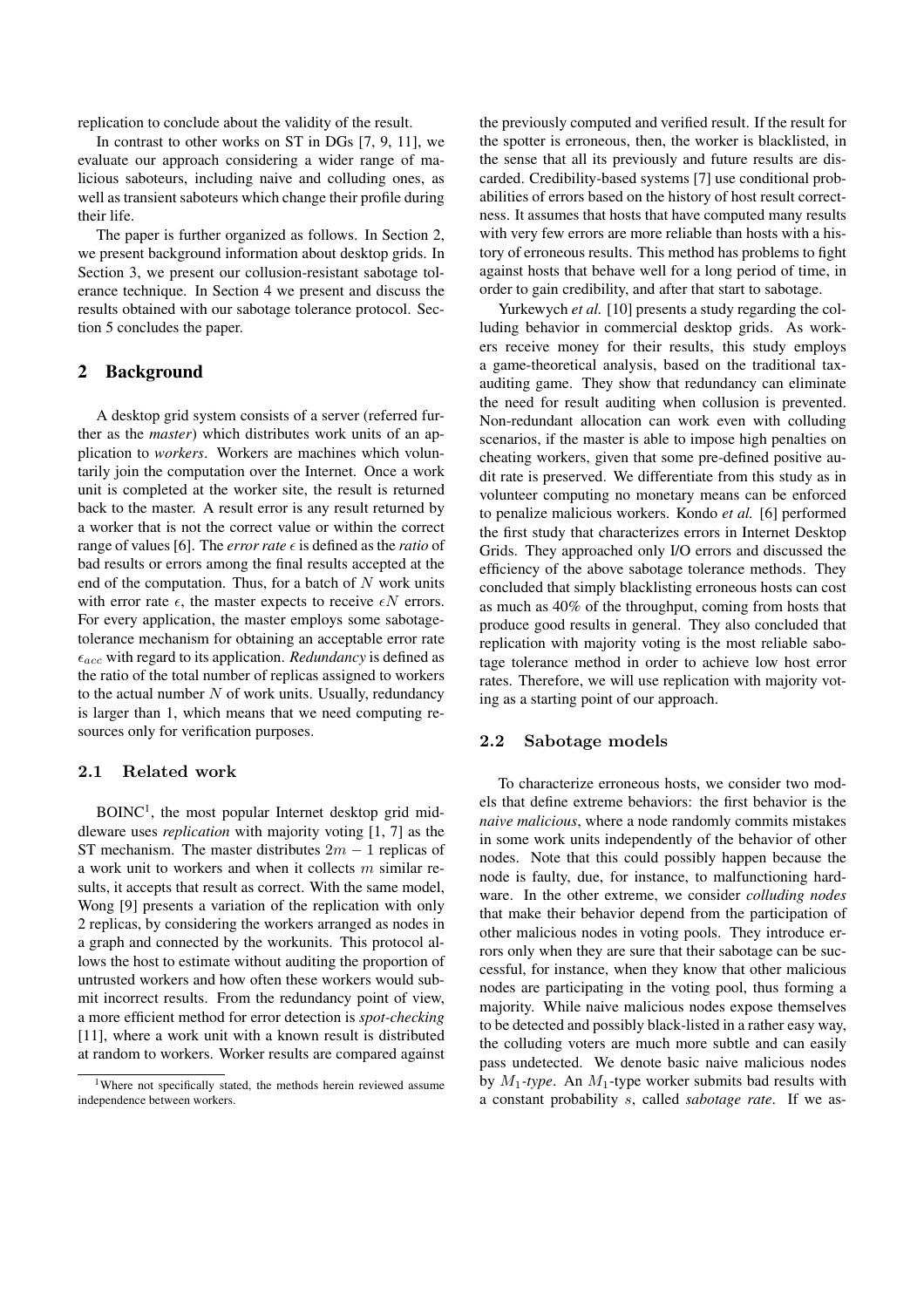sume the existence of a fraction  $f$  of  $M_1$ -type saboteurs in the total population of workers, then the expected error rate  $\epsilon_{M_1}(f, s, m)$  of the majority-voting replication is [7]:

$$
\sum_{j=m}^{2m-1} {2m-1 \choose j} (fs)^j (1 - fs)^{2m-1-j} \tag{1}
$$

Unlike the basic  $M_1$ -type, a colluding saboteur (further referred as an  $M_2$ -type worker), has the will and the means to reach other saboteurs in order to develop malicious coalitions. In model  $M_2$ , a dishonest worker w will sabotage only if it finds enough dishonest peers to join it to defeat the honest nodes involved in the same voting pool. We assume that malicious nodes are connected in a complete graph, such that communication between any two of them is always possible. However, at this stage of our work, we impose a limit to the power of malicious nodes: they are not aware of our sabotage detection mechanisms. If the fraction of  $M_2$ -type saboteurs in the total population of workers is f and each saboteur is active with probability  $s$  (i.e.  $s$  is the probability it will launch the collusion-formation protocol), then the expected error rate  $\epsilon_{M_2}(f, s, m)$  is given by Equation (2).

$$
\sum_{j=m}^{2m-1} {2m-1 \choose j} \left(1 - (1-s)^j\right) f^j (1-f)^{2m-1-j} \quad (2)
$$

We consider yet another type of saboteurs deemed  $M_3$ *type*, mixed malicious, which change their behavior during their life, behaving either naive or colluding, but always performing a dishonest role. For an  $M_3$ -type saboteur, c is the *naive ratio*, which is the fraction of work units for which the worker behaves as an  $M_1$ -type saboteur with sabotage rate  $s_1$ , while for the remaining  $1 - c$  fraction of work units it behaves like a  $M_2$ -type saboteur with sabotage rate  $s_2$ .

#### **2.3 Discussion**

Given that  $M_1$ -type saboteurs submit a rather small fraction s of bad results (with an average of 0.0034 for independent I/O errors [6]), it results that colluding saboteurs are much more destructive than independent ones. Figure 1 shows the comparison of the error rates achieved with different number of identical results required m, for  $f = 0.035$ and  $s = 0.0335$  in the case of both  $M_1$ -type and  $M_2$ -type saboteurs<sup>2</sup>. To allow for a better comparison, we used the same value of  $s = 0.0335$  for all types of colluders in Figure 1. However, colluding saboteurs would be much more destructive if they always try to sabotage, i.e., if  $s = 1$  (naturally, this can leave more traces of their intervention). The



Figure 1: Error rates comparison between various types of malicious workers against simple replication

error rate of  $M_3$ -type saboteurs is something in between  $M_1$ and  $M_2$ -types, being much closer to the latter. We considered  $c = 0.5$  for an  $M_3$ -type saboteur, while keeping the same f and  $s_1 = s_2 = s$ .

We define the *effectiveness* of a saboteur as being the ratio between the number of times it succeeds to defeat the sabotage tolerance mechanism versus the total number of times it sabotages. While naive saboteurs succeed to defeat the master's replication-based sabotage tolerance mechanisms only in a small fraction of the attempts, a colluding saboteur will sabotage only when it is sure to win the majority voting, and therefore, its effectiveness is total (1). We should also note that besides being less destructive, naive saboteurs leave more traces behind them, making it much easier for the master to spot them out.

# **3 A collusion-resistant sabotage tolerance protocol**

In this section we propose a collusion-resistant sabotage tolerance protocol, complementing the actual replication, which seems to be very effective against  $M_1$ -type naive saboteurs.

## **3.1 Overview**

From results of Kondo *et al.* [6] and from the DG projects we are aware of, we fix  $m = 2$ , i.e., we use  $2m - 1 = 3$  replicas. However, instead of deciding on a result as soon as the master gets a majority of 2 similar responses, it will postpone the decision until it gets all three results from that work unit and until it collects enough results of related workers from *different* work units. We further consider each work unit as a voting pool, where each worker is worth a vote. After it collects a number of voting information (the most it collects the better), the master will analyze the information acquired from the voting behavior and will infer which are the  $M_1$ -type naive saboteurs. The rationale for this is that, once these nodes are identified, the

<sup>&</sup>lt;sup>2</sup>We assumed the same error rate parameters as for the top  $10\%$  erroneous hosts reported by Kondo *et al.* [6].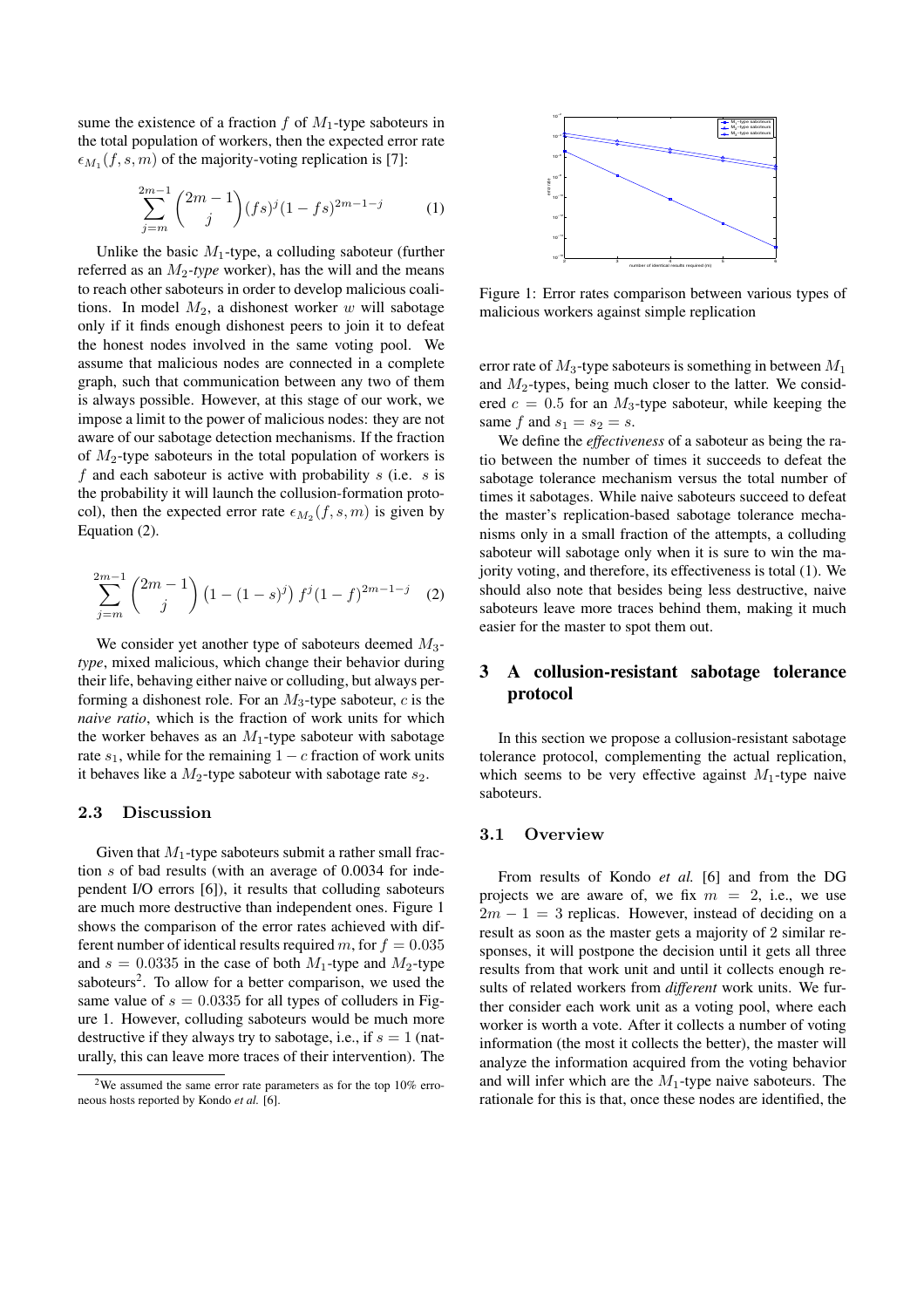|            | proportion of $M_1$ -type workers                 |
|------------|---------------------------------------------------|
| $s_1$      | sabotage rate of $M_1$ -type workers              |
| $f_2$      | proportion of $M_2$ -type workers                 |
| $s_2$      | sabotage rate of $M_2$ -type workers              |
| $f_3$      | proportion of $M_3$ -type workers                 |
| $\epsilon$ | naive ratio for $M_3$ -type workers               |
| $s_{3,1}$  | sabotage rate of $M_3$ -type workers while behav- |
|            | ing as $M_1$ -type                                |
| $s_{3,2}$  | sabotage rate of $M_3$ -type workers while behav- |
|            | ing as $M_2$ -type                                |

Table 1: Parameters describing the population structure

remaining contradictory voting pools only contain colluding nodes of type  $M_2$  and  $M_3$ . Then, the master will reconsider these work units and ask for further responses.

A voting pool that contains contradicting votes is of interest for the master, because it contains at least one faulty node. A valuable observation is that in the case of naive  $M_1$ -type workers, the total number of such conflicting voting pools is higher than in the case of  $M_2$ -type saboteurs, for the same f and s, regardless their value. This makes it easier for the master to spot out naive saboteurs. While a hybrid  $M_3$  saboteur has a mixed behavior switching between being naive and colluding, this model will give us less clues than naive saboteurs, but more clues than colluding ones. Therefore, given our assumption that  $M_2$  and  $M_3$  nodes are not aware of our sabotage tolerance mechanism, we expect a better response against  $M_3$  than against  $M_2$  saboteurs.

## **3.2 Statistical modeling of the voting behavior**

Consider a population  $S_P$  consisting of honest and malicious workers. Table 1 describes the meaning of each structure parameter. We impose that honest workers are in majority, i.e.,  $f_1 + f_2 + f_3 < 0.5$ . To enable evaluation, we assume that the population structure is stable over time and that workers fully comply with their models during all their life. As we said before, we assume that nodes are unaware of the algorithm that the master uses to spot collusion. Let the master distribute replicated tasks from a set of work units  $S_W$ , such that, on average every worker gets on average N tasks.

A voting pool  $V = \{v_1, v_2, v_3\}$  is a set of three  $(m = 2)$ different workers  $v_i \in S_P$ , where each worker submits a binary vote. Consider a fixed worker  $v \in V$ . The number of *votes against* the worker collects in the voting pool V can be modeled as a random variable  $Y_v : \{0, 1, 2\} \to \mathbb{R}$ , where  $Y_v(i) = p_{v,i} \ge 0$  is the probability that the worker v has i votes against in the voting pool V, with  $\sum_i p_{v,i} = 1$ .<br>Due to the *i*) population structure stability: *ii*) w

Due to the  $i)$  population structure stability;  $ii)$  workers

compliance with their model; and  $iii$ ) the fact that workers can not influence how the master distributes them in the voting pools, any two voting pools for the same worker are statistically identical and independent and thus, we can model the behavior of a worker during a sequence of  $N$  voting pools as a multinomial experiment with  $N$  trials  $Y_v$ .

We denote by  $Y_{v,N} : \{0,1,\ldots,2N\} \to \mathbb{R}$  the random variable defining the probabilities for the worker  $v$  to collect a given number of votes against over a total of  $N$  voting pools. From the independence between two different voting pools, we can infer that  $Y_{v,N} = \prod_{t=1}^{N} Y_v = Y_v^N$ .<sup>3</sup> In our case, as every  $Y_v$  is defined over the set  $\{0, 1, 2\}$ , for the sake of simplicity, the discrete values of the random variable  $Y_{v,N}$  can be obtained by computing the corresponding coef-<br>figures of a polynomial like the angle  $\Gamma$  counting (2). These ficients of a polynomial like the one of Equation (3). These coefficients can be computed either by successively multiplying the polynomials (as we did) or by applying the multinomial theorem and using the trinomial coefficients [4].

$$
(p_{v,0} + p_{v,1}X + p_{v,2}X^2)^N
$$
 (3)

The *joint distribution function* of a voter v with  $Y_{v,N}$ is  $F_v$  :  $\{0, 1, \ldots 2N\}$   $\rightarrow \mathbb{R}$ , defined as  $F_v(i) =$  $Prob(Y_{v,N} \leq i)$ ,  $F_v(i)$  being the summation of all coefficients of the polynomial  $(3)$  up to the *i* rank.

For a given population structure, after determining the initial values  $p_{v,0}$ ,  $p_{v,1}$  and  $p_{v,2}$  and computing the coefficients of Equation (3) using multiplications of polynomials we got distribution function curves like the ones depicted in Figure 2. The population we used to plot these curves was the following: in each of them we considered  $f = 0.1$  malicious workers. Each worker has some predefined sabotage rate of 0.5 and we assigned once  $N = 30$  and  $N = 40$  work units per worker. First, in Figure 2(a) we considered only naive  $M_1$ -type workers. In Figure 2(b) we replaced naive  $M_1$ -type workers with colluding  $M_2$ -type workers. We can notice that for the same percentage of the malicious workers ( $f = 0.1$ ) and the same sabotage rate ( $s = 0.5$ ), the gap between the distribution functions for  $N = 30$  and  $N = 40$ increases, while the distribution function of naive workers shifts to the right. In Figure 2(c) we considered a mix of  $M_1$ and  $M_2$ -type workers, keeping the proportion of malicious workers identical  $(f_1 + f_2 = 0.1)$ . We can notice that the distribution function of the naive malicious is on the right side, the distribution function of the honest workers is on the left side, while the distribution function of the colluding malicious is shifted a bit on the right of the honest workers distribution.

<sup>&</sup>lt;sup>3</sup>Given 2 random variables  $Y_1$  :  $\{x_i^1, i = \overline{1, n_1}\} \to \mathbb{R}_+$ ,  $Y_1(x_i^1) =$  $p_i^1, \sum_i p_i^1 = 1$  and  $Y_2$  :  $\{x_i^2, i = \overline{1, n_2}\} \rightarrow \mathbb{R}_+, Y_2(x_i^2) =$  $p_i^2$ ,  $\sum_i p_i^2 = 1$ , the product  $Y = Y_1 Y_2$  is defined by over the space  ${x_i^1 \wedge x_j^2, i = \overline{1, n_1}, j = \overline{1, n_2} }$  with the following expression:  $Y(x_i^1 \wedge x_j^2) = p_1^i p_2^j.$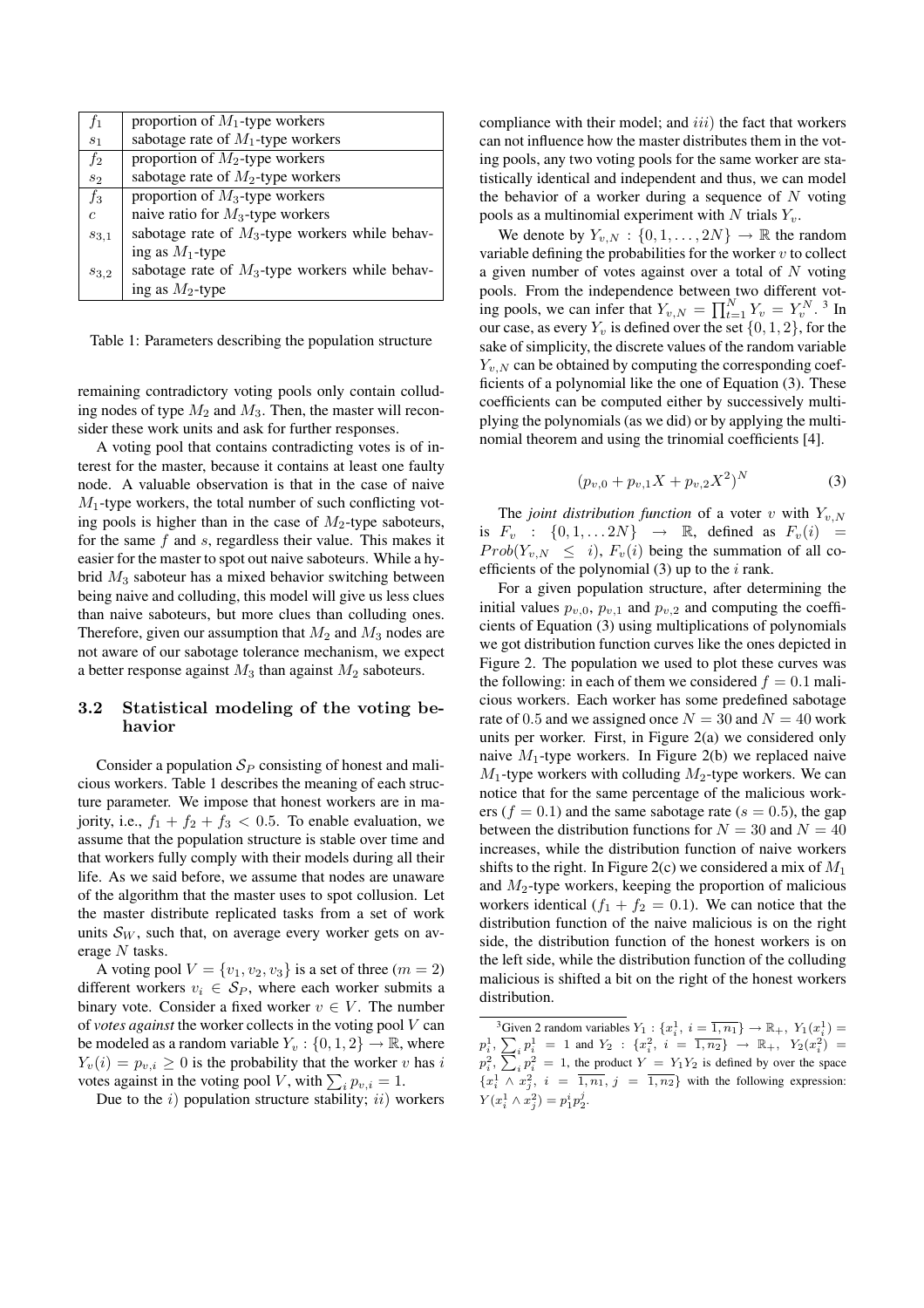

Figure 2: Theoretical distribution functions  $F<sub>v</sub>$  for various population structures

After we analyzed extensively various population structures, using the mathematical procedure explained in the above paragraph, the following important conclusions can be drawn out: (i)  $M_1$ -type (naive) saboteurs always collects the biggest number of votes against, their joint distribution functions being the most-right ones in the graphic; (ii) for N large enough, there is a clear separation between the distribution functions  $F_v$  for the case of honest workers versus malicious workers; (iii) the honest workers have the distribution functions on the left side of the graphic, the distances between a honest worker distribution and a naive  $(M_1)$  malicious one being the bigger ones; (iv) as expected, the distribution function for an  $M_3$ -type worker, not shown on the plots due to space consideration, will lay down between distribution functions of  $M_1$  and  $M_2$  workers.

#### **3.3 Spotting out naive saboteurs**

Based on the theoretical conclusions drawn out in Section 3.2, we now propose a method for spotting out saboteurs that behave permanently or intermittently as naive  $M_1$ -type ones. This includes  $M_3$ -type workers. Suppose that the master distributes a batch of work units, such that each worker takes place in an average of N voting pools. For some particular worker  $i$ , the number of voting pools is  $N_i$  and the master can count the number of times  $c_0, c_1, c_2$ ,<br>the worker resistance 0, 1, and 2, yetse equipst empire its the worker registered 0, 1, and 2 votes against, among its work units. These figures, divided by <sup>N</sup>*i* give the practical (sampled) probabilities  $p_0, p_1, p_2$  (as used in Equation 3) for that worker. Applying the procedure described in Section 3.2, the master will obtain one distribution function (similar to the ones of Figure 2) for each worker.

For two voters  $v_i \neq v_j$  with the distribution functions  $F_{v_i}$  and  $F_{v_j}$  computed after considering all voting pools<br>that took place in we define in Faustion 4 the distance has they took place in, we define in Equation 4 the distance between their distribution functions:

$$
d(v_i, v_j) = \sum_k (F_{v_i}(k) - F_{v_j}(k))^2
$$
 (4)

Now, consider the symmetrical matrix  $D = (d_{i,j})$  of size  $n \times n$ , where its elements are defined as the distances  $d_{i,j} = d(v_i, v_j)$ . A row i of this matrix shows how statisti-<br>cally different is the haborier of worker  $u$ , from the ract of cally different is the behavior of worker  $v_i$  from the rest of workers in the population. The matrix  $D$  can be normalized to a matrix  $C$  to make the values of each row sum 1, by dividing each row by its own sum.

According to the theoretical findings (Section 3.2), the distances between naive-behaving saboteurs and the majority of the population should be large. Having in matrix C a measure of distance between any pair of nodes, we can use the EigenTrust algorithm of Kamvar *et al.* [3] (Algorithm 1), to give each node a single global score (its corresponding eigenvalue). The score of each node tells us how likely is that node to be dishonest. Kamvar *et al.* proved that the algorithm will converge to some global scores vector,  $\vec{t}$ , if the initial matrix C is not singular. More, the global vector  $\vec{t}$  contains only positive values with  $\sum t_i = 1$ .

| <b>Algorithm 1</b> The simple EigenTrust algorithm [3]                                 |  |  |
|----------------------------------------------------------------------------------------|--|--|
| Input data:                                                                            |  |  |
| $C = (c_{i,j})$ a matrix of size $n \times n$ , with $\sum_i c_{i,j} = 1$              |  |  |
| some small error $\epsilon$                                                            |  |  |
| $\bar{t}^0 = (t_i^{(0)})$ , with $t_i^{(0)} = \frac{1}{n}$ , for every $1 \le i \le n$ |  |  |
| repeat                                                                                 |  |  |
| $\vec{t}^{(k+1)} \leftarrow C^T \vec{t}^{(k)}$                                         |  |  |
| $\delta \leftarrow \ \vec{t}^{(k+1)} - \vec{t}^{(k)}\ $                                |  |  |
| until $\delta < \epsilon$                                                              |  |  |

To avoid obtaining singular matrices, we remove from C the rows and columns for workers that scored only 0 votes against in all their voting pools. After we compute  $\vec{t}$ , we sort the scores of the nodes in ascending order considering that each value represents a discrete probability and we compute their corresponding distribution function. In Figure 3 we depict a particular case for this distribution function (for a population of 1000 workers processing on average  $N = 30$ work units each, with  $f_1 = f_2 = 0.1$ ,  $s_1 = s_2 = 0.5$ ). In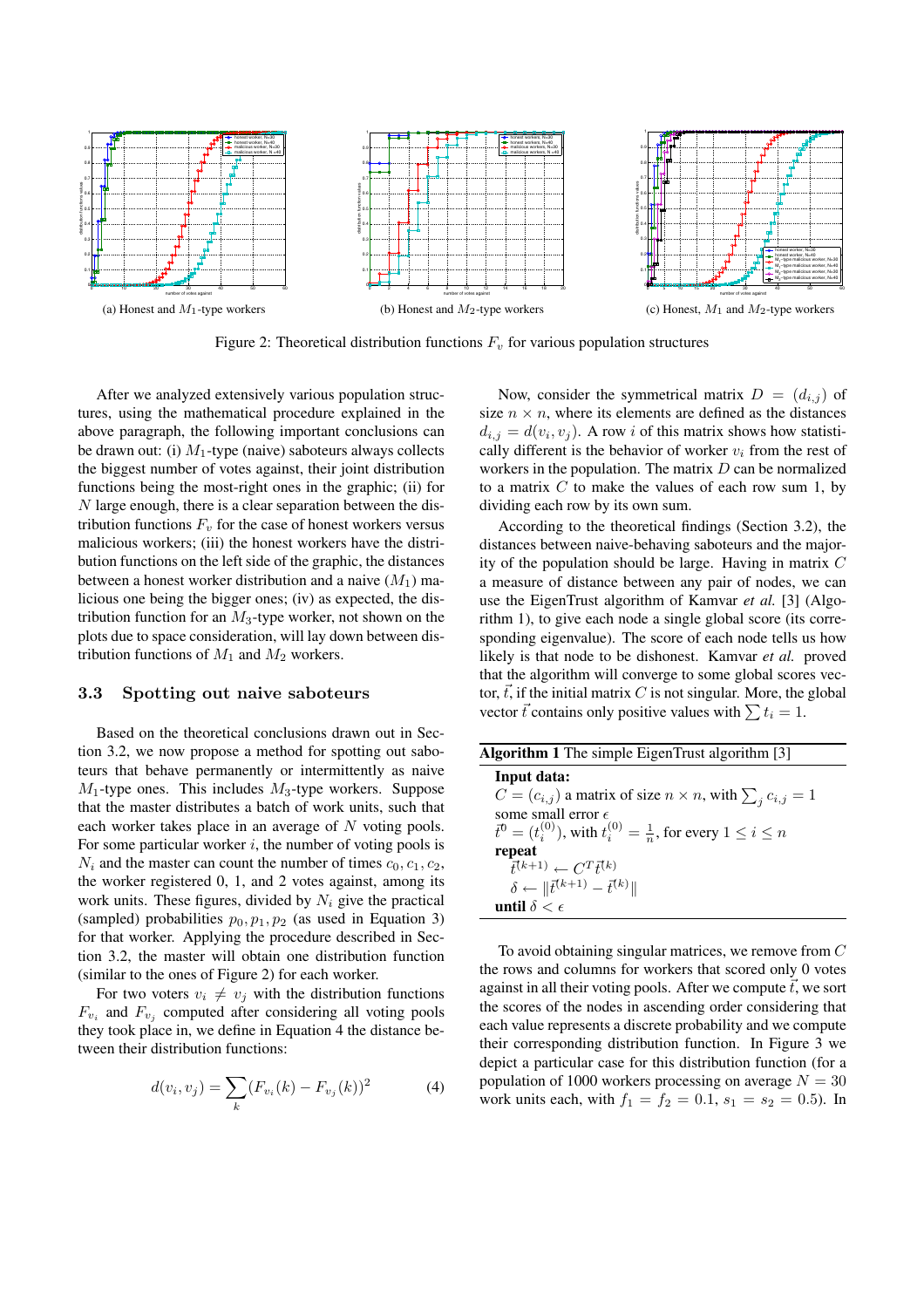

Figure 3: Distribution function and second order differences for the  $\vec{t}$  values

most of our experiments we got a clear inflection in this plot (indicated by the arrow), resulting from the differences between naive saboteurs and remaining population. In the absence of an inflection, the algorithm assumes that all workers are either honest or  $M_2$ -type (in fact some of the workers could be  $M_3$  behaving mostly as  $M_2$ ).

To locate the zone of the inflection, we use the second order differences of  $\vec{t}$  values, as these emphasize in a clearer way the fast growth in that zone. We consider 10 consecutive values in the second differences and we compute their statistical variance. The inflection shows up when these variances go above a given threshold (Equation (5)). In our experiments we set  $\vartheta = 10^{-8}$ . We also tried other thresholds with a difference of up to 3 orders of magnitude and we noticed no sensible difference. Thus, we can consider  $\theta = t_{i_{cr}}$  and classify as naive malicious all workers i such us  $t_i \geq \theta$ .

$$
i_{cr} = \max\left\{i|var(\overline{t_{i-10}, t_i}) < \vartheta\right\} \tag{5}
$$

#### **3.4 A general sabotage tolerance protocol**

The theoretical modeling using multinomial experiments presented in Section 3.2 allowed us to define the classification procedure presented in Section 3.3. With a good certainty, the master can identify malicious workers, especially those of type  $M_1$ , while keeping the classification error low. A low classification error means that a small number of false positive workers, which are in fact honest workers, are reported by the classification scheme. In this section we go further and define our general sabotage tolerance protocol.

Since actual replication is effective to defeat naive saboteurs, our protocol identifies those cases where a worker that is not classified as (naive) malicious is defeated, and asks further replication on those voting pools. Specifically, the master has to employ the general algorithm described in Algorithm 2.

Up to line 4 in Algorithm 2, the master applies classical replication. In line 5 the master selects the conflicting vot**Algorithm 2** The general sabotage tolerance algorithm

## 1: **Input data:**

- 2:  $S_W$ : the set of work units,  $S_P$ : the set of workers
- 3: **Begin**
- 4:  $S_V \leftarrow$  *Distribute\_tasks*( $S_W$ ,  $S_P$ , 3);
- 5:  $S_{V,conflicing} \leftarrow$  Select conflicting pools from  $S_V$
- 6:  $S_{Mal} \leftarrow$  Identify malicious workers
- 7:  $S_{V,suspect} \leftarrow$  Select suspect pools from  $S_{V,conflicting}$
- 8:  $S_{V,err}$  ← Ask 2 more responses on pools from <sup>S</sup>*V,suspect*
- 9: <sup>S</sup>*M*2∪*M*<sup>3</sup> <sup>←</sup> Identify colluding workers from <sup>S</sup>*V,err*
- 10:  $S_{V,suspect1} \leftarrow$  Identify voting pools with consensus of only colluding workers
- 11: Ask a new voting pool on every  $V \in S_{V, suspect1}$
- 12: Accept the results for all  $V \in S_V$  by majority voting
- 13: **End**

ing pools out of the initial replication results. Next, in line 6, the master applies the classification algorithm of Section 3.3 and obtains a list of malicious workers. In line 7, the master selects among the conflicting voting pools those where another worker not a malicious one is defeated. Each suspect voting pool is further audited (line 8) by putting the tasks on honest workers. The honest workers are selected from the ones that recorded zero votes against or from the ones that registered the smallest  $\vec{t}$  values in the classification procedure. At the end of this step, the master identifies those voting pools  $S_{V,err}$  where the initial result was reverted. From these voting pools, the master identifies the colluding workers (line 9). Next, in step 10, the master traces back all non-conflicting voting pools where three malicious workers where initially assigned. On each of these voting pools, the master invalidates the initial quorum and asks a new 3-times replication with honest workers as above. In the end, the master accepts the results of each voting pool with a majority voting.

## **4 Results and discussion**

#### **4.1 Results**

In our analysis, we considered various population structures. Each worker gets on average  $N = 30$  tasks (i.e. 10000 work units for a population of 1000 workers). For each population structure we have run 100 experiments (we show only the average values). We computed the final error rate and redundancy obtained with our scheme and we compared them with the one obtained with the simple replication, before applying our sabotage tolerance protocol. We compared the actual redundancy of our scheme against a "theoretical" redundancy that would be obtained if the sabotage tolerance protocol would ask for another task replica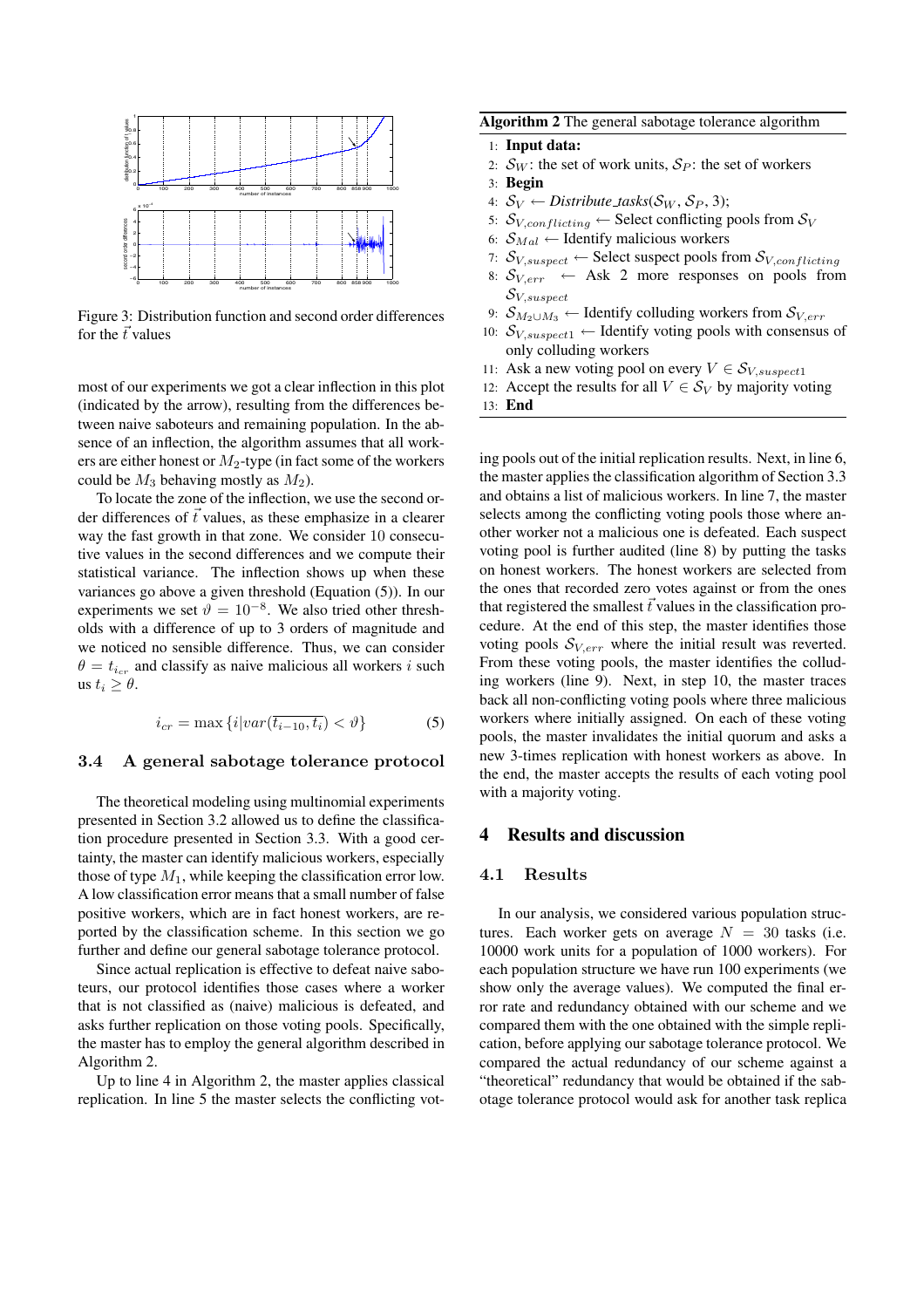on each voting pool with conflicting responses. This theoretical redundancy is an optimistic value because it is still not enough for establishing the correct result of a conflicting voting pool.

We can note in Figure 4a that with only  $M_1$ -type naive workers our sabotage tolerance protocol works pretty well, increasing the effectiveness of the replication by at least 10 times and avoiding the verification of each conflicting voting pool (Figure 4b). With only  $M_2$ -type workers (Figure 4c), the sabotage tolerance protocol works in its full power if the workers are sabotaging with rates greater than 0.3, i.e.,  $s_2 \geq 0.3$ . For smaller values of  $s_2$ , like 0.05, results of our algorithm are not so good, but even in this case, when simple replication is effective, our protocol succeeds to improve error rate by about 10 times. We can note that defeating all colluding saboteurs (the cases with big sabotage rates) is done with the cost of a bigger redundancy (Figure 4d), as for every conflicting voting pool we ask two new results. But, we should note that redundancy is still lower than 4 and the percentage of the saboteurs in the population is very high.

In Figures 4e, 4f and 4g we considered that the naive workers are in a small, medium or large proportions ( $f_1$  = 0.05,  $f_1 = 0.2$  and  $f_1 = 0.4$ ) and we varied the structure parameters regarding the colluding workers. We can notice that if the naive workers do not overwhelm the colluding ones ( $f_1 = 0.05$  and  $f_1 = 0.2$ ) then the ST protocol is very effective in spotting out the collusion, especially on the cases when the colluding workers are well defined (the sabotage rate is big enough). For the case when  $f_1 = 0.4$ , colluding workers have only a very small influence on the overall and we got a situation similar with a pure  $M_1$  population. Still, we get 10 times improvement in the error rate. In this mixed case, the redundancy is in between the pure population cases. These redundancy plots were omitted to to space constraints.

As we discussed previously, an  $M_3$ -type worker is a hybrid one. Therefore, the results for populations consisting on  $M_3$ -type workers do not differ too much from the one presented up to now, being similar with the case of mixed  $M_1$  and  $M_2$  populations. We omitted these figures to conserve space. Mixing  $M_3$ -type workers with pure  $M_1$  and  $M_2$  ones does not change the results.

### **4.2 Discussion**

Results of Section 4.1 showed that (i) we succeed to keep the error rate in the acceptable limit of  $10^{-4}$  for the most majority of cases; (ii) if the malicious workers reveal their colluding profile with high consistency (some sabotage rate  $s_2 \geq 0.3$ ), our sabotage tolerance heuristic spots them successfully, even if the number of saboteurs is large; (iii) in all cases, we get at least 10 times improvement over simple replication, without a meaningful increase of redundancy. Even in the worst case (with a large number of very effective colluding saboteurs), the redundancy remains below an entire additional replication per work unit.

From the experiments it appears that the most difficult situation for our sabotage tolerance approach occurs when there are many colluding saboteurs (e.g.  $f_2 = 0.4$ ) and when they sabotage very infrequently  $(s_2 = 0.05)$ . Here, our protocol succeeds to lower the error rate, but it still remains around  $10^{-3}$ . If possible, a solution might be to increase the number of voting pools per worker  $(N)$ .

Another difficulty of the ST protocol occurs when the number of naive malicious workers is large  $(f_1 = 0.4)$ . The effectiveness of our ST protocol is closely related to the weakness of replication in these situations, as shown in [7]. In fact, although we succeed to get improvements, to increase performance one might need to increase m. Another issue with our heuristic concerns the fact that we do not eliminate completely all erroneous results. This results from a number of facts. First, we select "honest" workers to verify the suspicious results. Although we have a very good confidence that our selected workers are honest, we can not eliminate the possibility of selecting malicious workers instead. This situation can happen with higher probability if the number of saboteurs is very big. Second, the classification algorithm of Section 3.3 is tuned for a compromise between error classification (false positives) and recall (total number of real positives identified). Simultaneously improving both is very hard or even impossible to achieve.

Regarding the computational effort, the matrix multiplication algorithm is the most costly part (the analysis is in Kamvar *et al.* in [3]). However this can be done off-line.

### **5 Conclusion**

In this paper, we presented an algorithm that targets colluding nodes in desktop grid systems. We argued that simple majority voting is powerless against colluding behavior and we observed that any DG system needs at least 3 replicas to defeat such nodes. Then, we proposed an algorithm that uses off-line processing on a moderately large set of voting pools to spot malicious nodes, before accepting *any* computation from volunteers. To evaluate our approach we used three types of nodes, ranging from naive  $(M_1)$  to colluding  $(M_2)$  ones, including nodes with commuting behavior  $(M_3)$ . Our experimental results show that our statistical approach identifies well the nodes acting in a naive way, leaving only the colluding  $(M_2)$  nodes undetected. Then, we go after  $M_2$  nodes on a voting-pool-by-voting pool basis, whenever we find conflicting results. We succeed to keep the overall error rate low, even in the presence of smart colluding nodes.

As future work, we intend to further improve and sim-